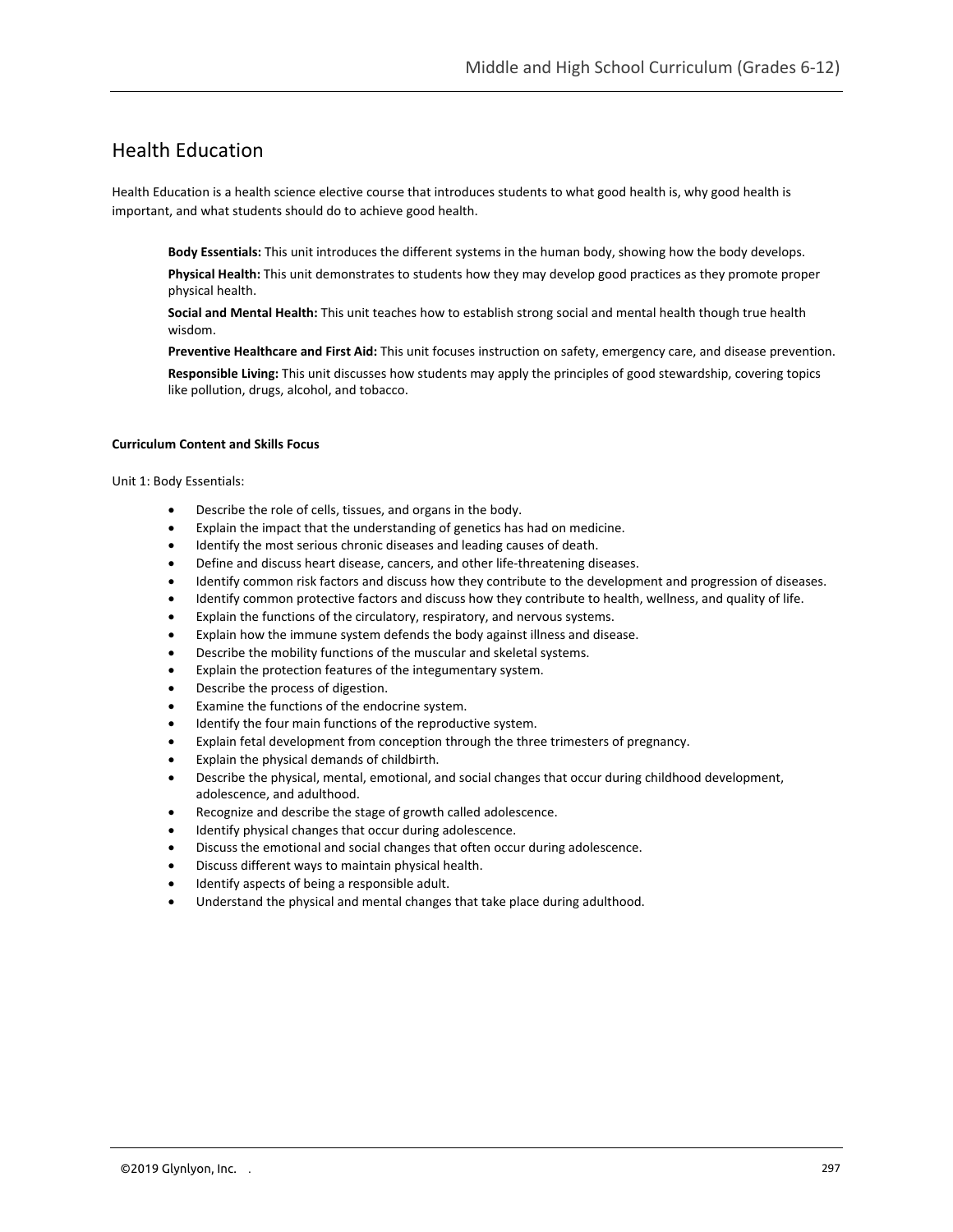Unit 2: Physical Health:

- Explain how the health of the individual, family, and community relate to the nation's health goals.
- Explain the relationship between nutrition, quality of life, and disease.
- Analyze the relationship between health promotion and disease prevention.
- Identify the components of proper health and nutrition.
- Understand the information given on food labels.
- Recognize that too many fats and not enough fiber may contribute to health problems.
- Explain the importance of eating regular meals.
- Explain the role of carbohydrates as the body's energy source
- Explain the role of fats in maintaining a healthy body.
- Explain the role of proteins in maintaining a healthy body.
- Describe the role of vitamins and minerals in maintaining a healthy body.
- Understand the importance of eating a balanced diet.
- Examine the nutritional value obtained from the grain, vegetable, and fruit food groups.
- Examine the nutritional value obtained from dairy products.
- Recognize proteins as a good source as energy.
- Understand that oils and empty calories should be consumed in moderation.
- Calculate body mass index to determine if a person is healthy, overweight, or obese.
- Compare food consumption levels and make recommendations for diet changes based on the FDA's nutritional guidelines.
- Define the health risks associated with being overweight or obese.
- Distinguish between aerobic and anaerobic exercise.
- Identify the five components of physical fitness.
- Understand how to improve muscular endurance, strength, and flexibility.
- Describe body composition and the factors that affect it.
- Evaluate your level of physical fitness.
- Know the four variables: mode, intensity, duration and frequency in planning an exercise program.
- Analyze and apply the components needed to develop a personal fitness program.

### Unit 3: Social and Mental Health:

- Differentiate between mental and emotional health.
- Describe types of mental health issues.
- Understand the concept and importance of social health.
- Recognize the aspects of socially healthy skills.
- State the steps needed to make decisions.
- Describe what emotional health is.
- Explain the importance of discerning between information that is true and untrue.
- Understand how friendships can impact thoughts and decisions.
- Recognize the signs of prejudice, cliques, and peer pressure.
- Examine the importance of showing compassion to family members.
- Understand the types and influences of peer pressure.
- Demonstrate refusal strategies.
- Examine the importance of showing compassion to family members.
- Analyze the health messages delivered through media and technology.
- Explain how technology has impacted the health status of individuals, families, communities, and the world.
- Analyze how communication is more than just words.
- Explain how communication is an interpersonal skill.
- Develop evaluation criteria for health information.
- Demonstrate ways to utilize criteria to evaluate nutritional information for appropriateness.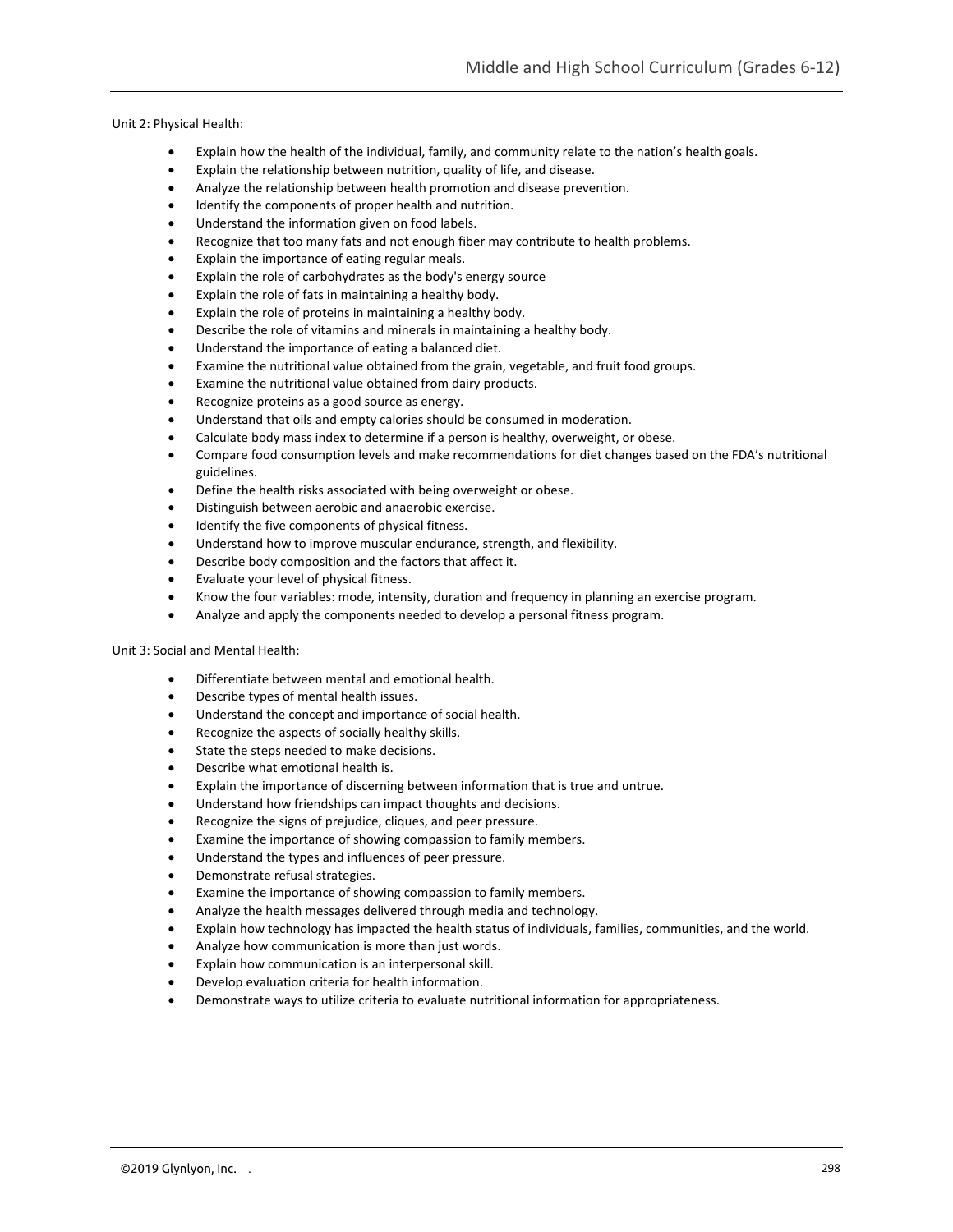Unit 4: Preventive Healthcare and First Aid:

- Examine safety practices that help people live responsibly.
- Determine ways to create a safe environment in the home.
- Provide precautions to take to prevent house fires.
- Explain how to evacuate a burning building.
- Provide strategies to avoid electrical accidents.
- Provide personal safety practices to avoid potentially harmful situations.
- Analyze strategies for preventing accidental injuries while using different modes of transportation.
- Provide strategies for preventing accidental injuries that occur during recreational water activities.
- Describe water safety practices to be used around the home.
- Describe safety precautions that should be taken during lightning storms, floods, hurricanes, and tornadoes.
- Identify ways to protect the body during extreme cold and hot weather.
- Identify the signs of hypothermia and frostbite.
- Provide actions for responding to a hypothermia or frostbite victim.
- Identify the signs of heat exhaustion and heat stroke.
- Provide actions for responding to a heat exhaustion or heat stroke victim.
- Know the appropriate steps for responding to an emergency situation.
- Explain strategies for responding to a choking victim or one with other breathing problems.
- Analyze strategies for responding to an emergency situation requiring CPR.
- Recognize the signs of stroke and how to assist a stroke victim.
- Describe the six categories of soft tissue wounds and the first aid that should be given.
- Provide strategies for bleeding injuries and accidental dismemberment.
- Analyze strategies for responding to a shock victim.
- Classify burns as first, second, or third degree.
- Analyze strategies for responding to burn victims.
- Provide strategies for responding to accidental injuries such as poisoning, animal bites, insect bites or stings.
- Provide strategies for responding to accidental muscle, joint and bone injuries.

## Unit 5: Responsible Living:

- Differentiate between non-communicable and communicable diseases.
- Identify the types of pathogens that cause infectious (communicable) diseases.
- Examine how the body protects itself against invading pathogens.
- Recognize ways to avoid infections.
- Recognize the recommended immunizations for prevention of disease.
- Describe the causes, transmission, and symptoms of several infectious diseases.
- Describe the different types of circulatory system diseases.
- Discuss the causes and types of cancer and general symptoms.
- Explain the causes and types of diabetes and the general symptoms.
- Describe available health-related services, such as primary and preventive care.
- Understand the roles of different health care professionals.
- Describe the public health-related services in the community that relate to disease prevention and health promotion.
- Compare and analyze the cost, availability, and accessibility of health services for people of all ages.
- Identify, describe, and assess available health-related services in the community that relate to disease prevention and health promotion.
- Analyze the influence of laws, policies, and practices on health-related issues including those related to disease prevention.
- Discuss the legal implications regarding sexual activity as it relates to minor persons.
- Identify symptoms and treatments for some common STDs.
- Analyze the responsibilities that follow pregnancy and childbirth.
- Discuss current methods of pregnancy and STD prevention.
- Understand the classification of drugs.
- Define and describe drug abuse.
- Understand how a variety of drugs functions.
- Classify and explain the four categories of abused drugs.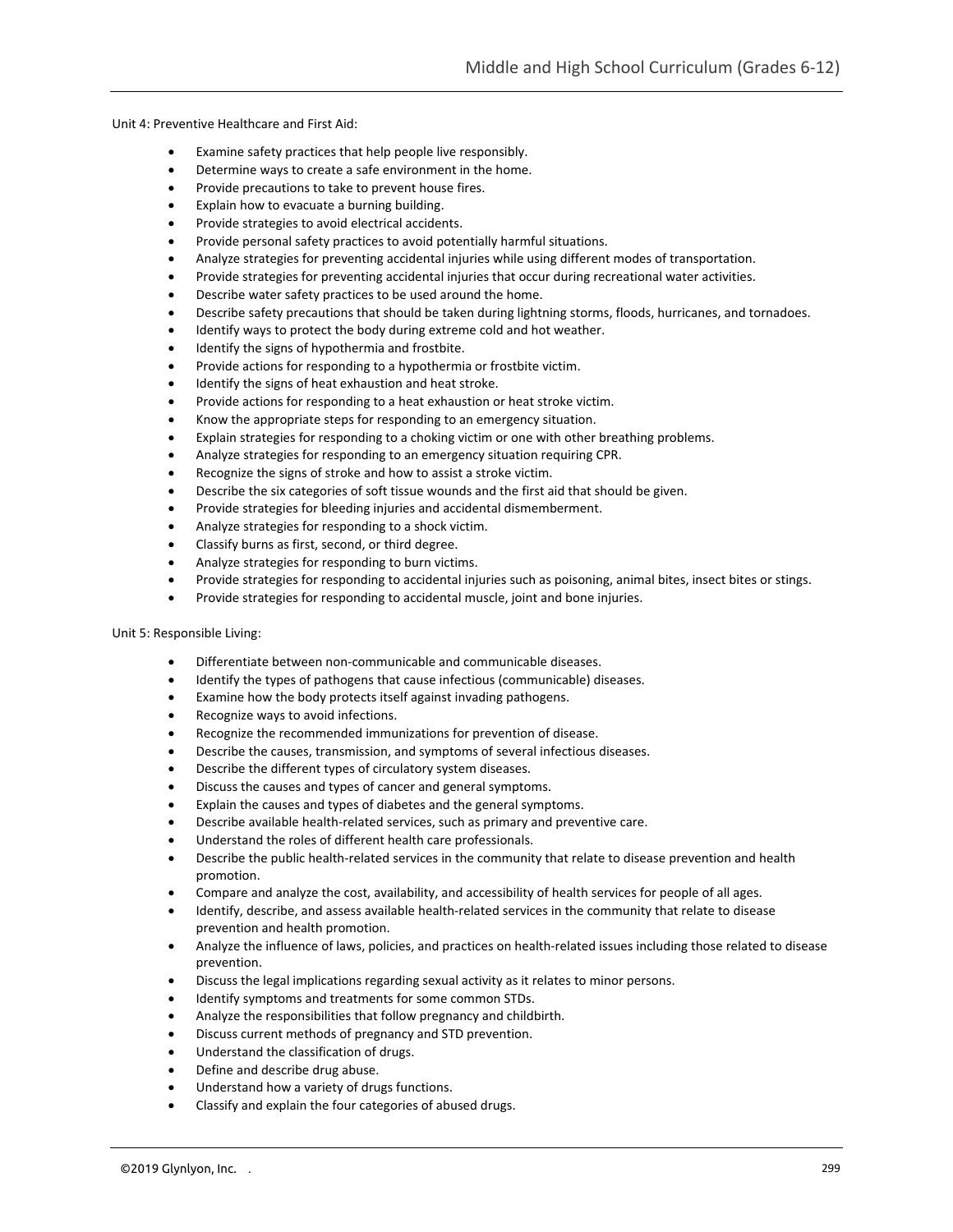- Describe the effects of commonly abused drugs.
- Describe the harmful effects of alcohol on the body.
- Recognize the signs of alcohol dependence.
- Describe the harmful substances found in tobacco.
- Recognize the harmful effects tobacco has on the person using it and those surrounding.
- Understand signs of tobacco addiction.
- Recognize how the environment influences the health of the community.
- Differentiate between the layers of the atmosphere.
- Understand the importance of water and land.
- Describe how water and land are cleansed naturally.
- Recognize the important role water and soil play in our environment.
- Examine water pollutants and how to prevent them.
- Examine soil pollutants and how to prevent them.

#### **Unit 1: Body Essentials**

#### **Assignments**

- 
- 2. Building Blocks 11. Quiz 2
- 3. Genetics, Risk Factors, and Behaviors 12. Growth and Development
- 4. Circulatory System and Respiratory System 13. Project: Fetal Development
- 5. Experiment: Your Adaptive Heart 14. Childhood Development
- 

Health Education

**Health Education** 

- 7. Nervous System and Immune System 16. Adulthood
- 8. Skeletal System, Muscular System, and Integumentary 17. Quiz 3 System 18. Special Project\*
- 9. Digestive System and Excretory System 19. Test
- 1. Course Overview 10. Endocrine System and Reproductive System
	-
	-
	-
	-
- 6. Quiz 1 15. Adolescence
	-
	-
	-
	-

|                  | <b>Unit 2: Physical Health</b> |                                   |     |                                                 |  |  |
|------------------|--------------------------------|-----------------------------------|-----|-------------------------------------------------|--|--|
| Health Education | <b>Assignments</b>             |                                   |     |                                                 |  |  |
|                  | 1.                             | <b>Healthy Life</b>               | 12. | Project: Monitoring Weight and Food Consumption |  |  |
|                  | 2.                             | Benefits of Proper Nutrition      |     | in Your Family                                  |  |  |
|                  | 3.                             | Choosing the Right Foods          | 13. | Quiz 3                                          |  |  |
|                  | 4.                             | <b>Healthy Eating Habits</b>      | 14. | <b>Exercise and Physical Fitness</b>            |  |  |
|                  | 5.                             | Quiz 1                            | 15. | Muscular Endurance and Strength                 |  |  |
|                  | 6.                             | Carbohydrates, Fats, and Proteins | 16. | <b>Exercise Program</b>                         |  |  |
|                  | 7.                             | <b>Vitamins and Minerals</b>      | 17. | Project: How Fit Are You?                       |  |  |
|                  | 8.                             | Quiz 2                            | 18. | Quiz 4                                          |  |  |
|                  | 9.                             | Developing Proper Eating Habits   | 19. | Special Project*                                |  |  |
|                  | 10.                            | Dairy Group and Proteins          | 20. | Test                                            |  |  |
|                  | 11.                            | Overweight and Obesity Causes     |     |                                                 |  |  |